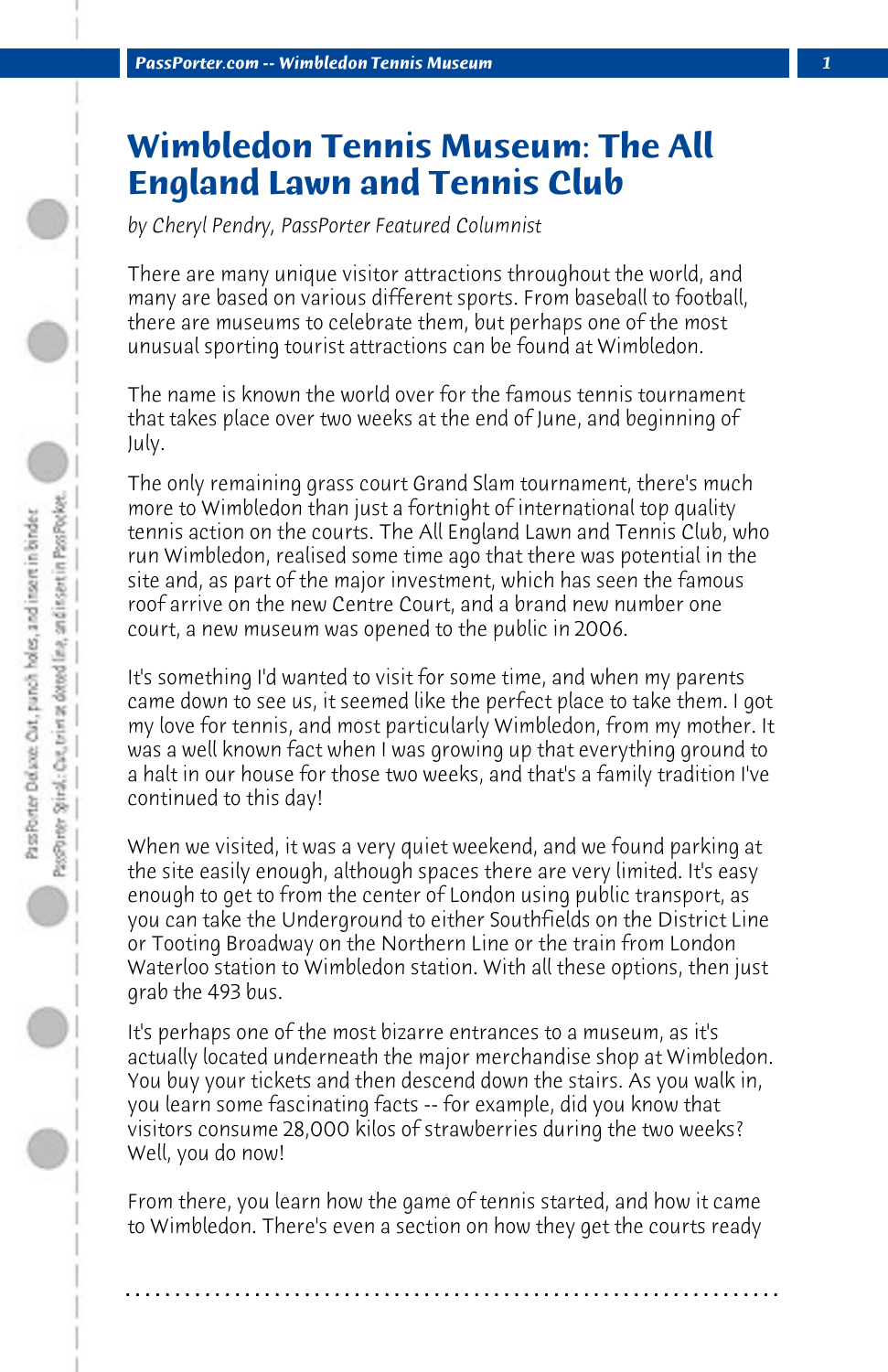for play, and as my father used to do a similar job, we found this really interesting. They even have ancient lawnmowers that were once used at Wimbledon. Of course, there are sections about tennis racquets, and the 52,000 balls that they use in a tournament.

Once you've learnt about the background to the tournament, and the various elements that make it up, then it's on to the important part - the players. Although you don't get to meet the players themselves, you do get a tour of the gentlemen's dressing room in the 1980s from a ghost-like John McEnroe. When I read about this online, I was a bit sceptical, but it's been exceptionally well done and we all really enjoyed seeing this section. McEnroe talks candidly about life at the tournament, and preparing for matches, and none of it sounds scripted. It was really interesting to get a glimpse of somewhere that we wouldn't usually be allowed to go.

The Whites of Wimbledon takes you through the outfits worn by the players over the last 100 years. Personal highlights for me were some of Venus William's unique dresses, Roger Federer's amazing monogrammed jacket, and Maria Sharapova's gold tennis shoes, embroidered with her name.

The highlight is of course seeing the Wimbledon trophies, and yes, they do look exactly as they do when you see the winners holding them up on the TV, although they are both fairly small. I guess the title and the award money more than makes up for that!

One unique aspect of the museum is that you can also book a guided tour of Wimbledon. We broke up our museum visit to do the guided tour, which they're very happy for you to do. Our guide was exceptionally knowledgeable and very enthusiastic, happily answering any question we had. The tour took us to court number one, where we'd been lucky enough to see a match a couple of years earlier, where you get a front row seat for a couple of minutes.

We then headed up what's affectionately been named Henman Hill, where crowds who couldn't get tickets to the showcourts used to gather to watch British favourite Tim Henman in action on big TV screens. From the top of the hill, you have wonderful views across London, and I was amazed at how much you could see, including the London Eye, and the skyscrapers of the City of London.

Passing various outside courts, we saw the TV broadcasting suite, complete with a topiary of a TV cameraman on top of it, before heading inside to the press suite, where players do interviews after their matches. They've got a very impressive set-up here, but the numbers of

**. . . . . . . . . . . . . . . . . . . . . . . . . . . . . . . . . . . . . . . . . . . . . . . . . . . . . . . . . . . . . . . . . .**